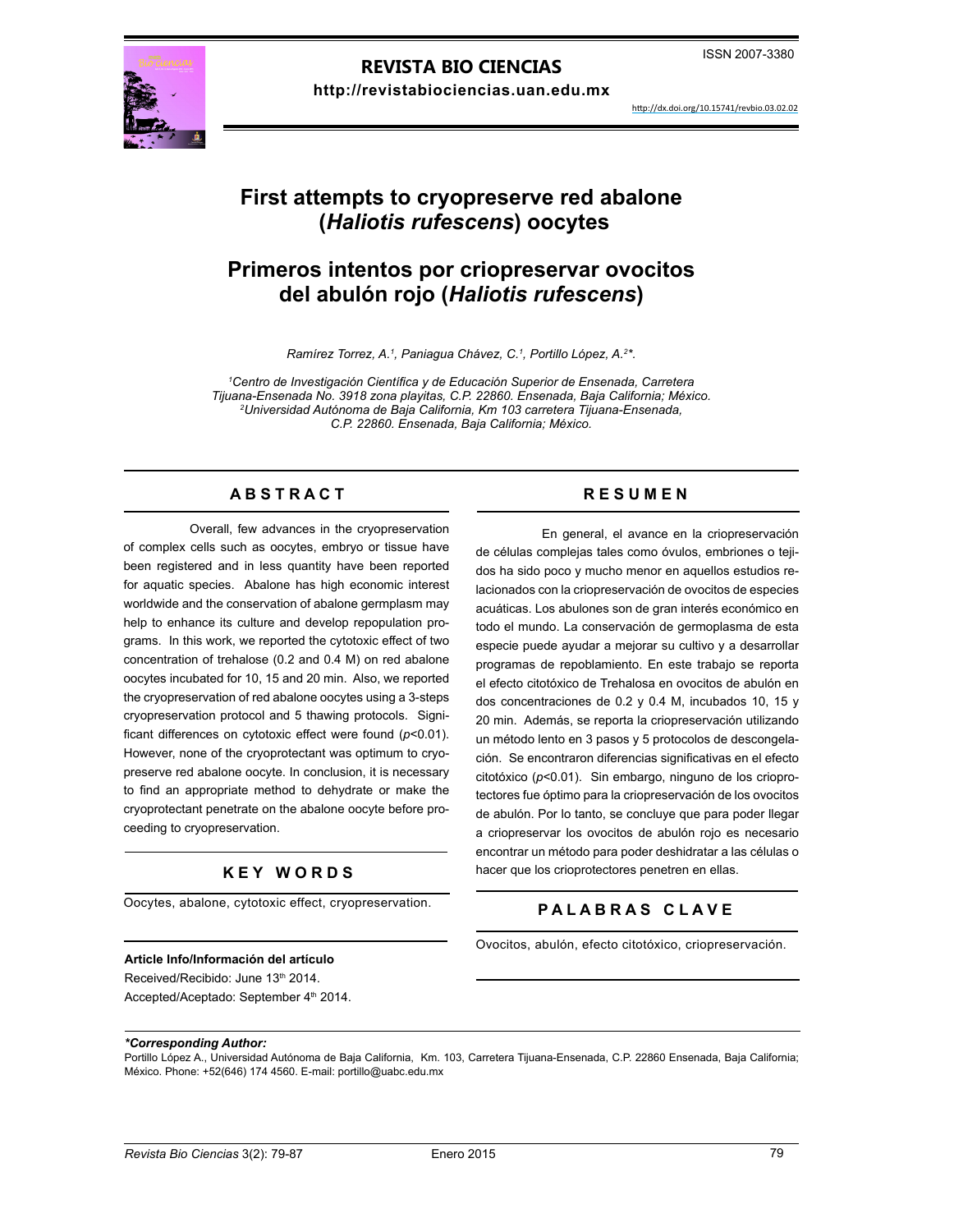

#### **Introduction**

In the last decades, aquaculture has become the primary productive sector with higher growth rate for the feeding sector. Nowadays, aquaculture is responsible of near half of the total of consumed fish feeding and this growth is expected to increase as much as human population (FAO 2014). Despite this fact, domestication, improvement of most of cultivated aquatic organisms and conservation of the genetic aquatic resources is far from what agriculture and stockbreeding are today, therefore it is imperative to establish programs for the optimization and conservation of this resource (Bilio, 2007).

Conservation measures *ex situ and ex situ-vivos* provide a backup against the loss of genetic resources due to the detriment of the habitat or problems related with eventualities. In general, *ex situ* collections play an important and active role in the strategic programs of reproduction. In the case of aquatic organisms, cryopreservation of the sperm of wide variety of teleost has proven to be a functional procedure for aquatic organisms. However, the development of this technology for a variety of aquatic species is small compared with the development in agriculture and stockbreeding, even though many aquatic organisms have served as models for an infinite number of molecular, environmental and physiological studies. It might be due to the fact that many protocols have to be design for each species and more specifically for each tissue, which makes *ex situ*  conservation a great challenge for aquatic species.

In general, the advance of cryopreservation of complex cells such as oocytes, embryo or tissue is very little. The first attempts of cryopreservation of oocytes were made with mice in the 70's (Watson and Fuller, 2001) and nowadays great efforts have been made for the cryopreservation of human oocyte, where significant advances have been accomplished (Fabbri *et al*., 2001; Bianchi *et al*., 2005; Borini *et al*., 2006). Hence, if there has been little success in the cryopreservation of oocyte in mammals, less advances have been obtained with aquatic species (Hanquet-Dufour *et al*., 2006). Among the few studies related with cryopreservation of oocytes of aquatic species we found those made with the oocytes of zebrafish, *Danio rerio* (Zhang *et al*., 2005; Guan *et al*., 2008; Tsai *et al*., 2009), sea urchin, *Evechinus chloroticus* (Adams *et al*., 2003), starfish

## **Introducción**

En las últimas décadas, la acuicultura se ha convertido en el sector productivo primario con mayor tasa de crecimiento para el sector alimentario. Hoy en día, la acuicultura es responsable de cerca de la mitad del total del alimento pesquero consumido y se espera que éste incremente tanto como el crecimiento de la población humana (FAO 2014). A pesar de este hecho, la domesticación, el mejoramiento de la mayoría de los organismos acuáticos cultivados y la conservación de los recursos genéticos acuáticos están muy lejos de lo que hoy se tiene en la agricultura y ganadería, por lo que es imperante el establecimiento de programas para la optimización y conservación de este recurso (Bilio, 2007).

Las medidas de conservación *ex situ* y *ex situ-vivos* proveen un respaldo en contra de la pérdida de los recursos genéticos debido al deterioro del hábitat o a problemas relacionados con eventualidades. En general, las colecciones *ex situ* juegan un papel importante y activo en los programas estratégicos de reproducción. En el caso de los organismos acuáticos, la criopreservación de esperma de una amplia variedad de teleósteos ha demostrado que es un procedimiento funcional para los organismos acuáticos. Sin embargo, el desarrollo de esta tecnología para una variedad de especies acuáticas es pequeña comparada con el desarrollo que se tiene en la agricultura y la ganadería a pesar de que muchos organismos acuáticos han servido también de modelos para una infinidad de estudios moleculares, ambientales y fisiológicos. Esto es debido a que muchos de los protocolos se tienen que diseñar para cada especie y específicamente para cada tejido, lo cual hace que la conservación *ex situ* para las especies acuáticas sea un reto.

En general, los avances de la criopreservación de células complejas tales como óvulos, embriones o tejidos han sido pocos. Los primeros intentos de criopreservación de óvulos se realizaron con el ratón en la década de los 70's (Watson y Fuller, 2001) y en la actualidad se han destinado grandes esfuerzos por la criopreservación de óvulos de humanos, en donde ya se han logrado avances significativos (Fabbri *et al*., 2001; Bianchi *et al*., 2005; Borini *et al*., 2006). Por lo tanto, si en mamíferos se ha tenido poco éxito en la criopreservación de óvulos, menos avances se han obtenido con especies acuáticas (Hanquet-Dufour *et al*., 2006). Entre los pocos estudios relacionados con la criopreservación de ovocitos de especies acuáticas se encuentran aquellos realizados con los ovocitos del pez cebra, *Danio rerio* (Zhang *et al*., 2005; Guan *et al*., 2008; Tsai *et al*., 2009), el erizo de mar, *Evechinus chloroticus* (Adams *et al*., 2003), estrella de mar (Hamaratoğlu *et al*., 2005) y mejillón,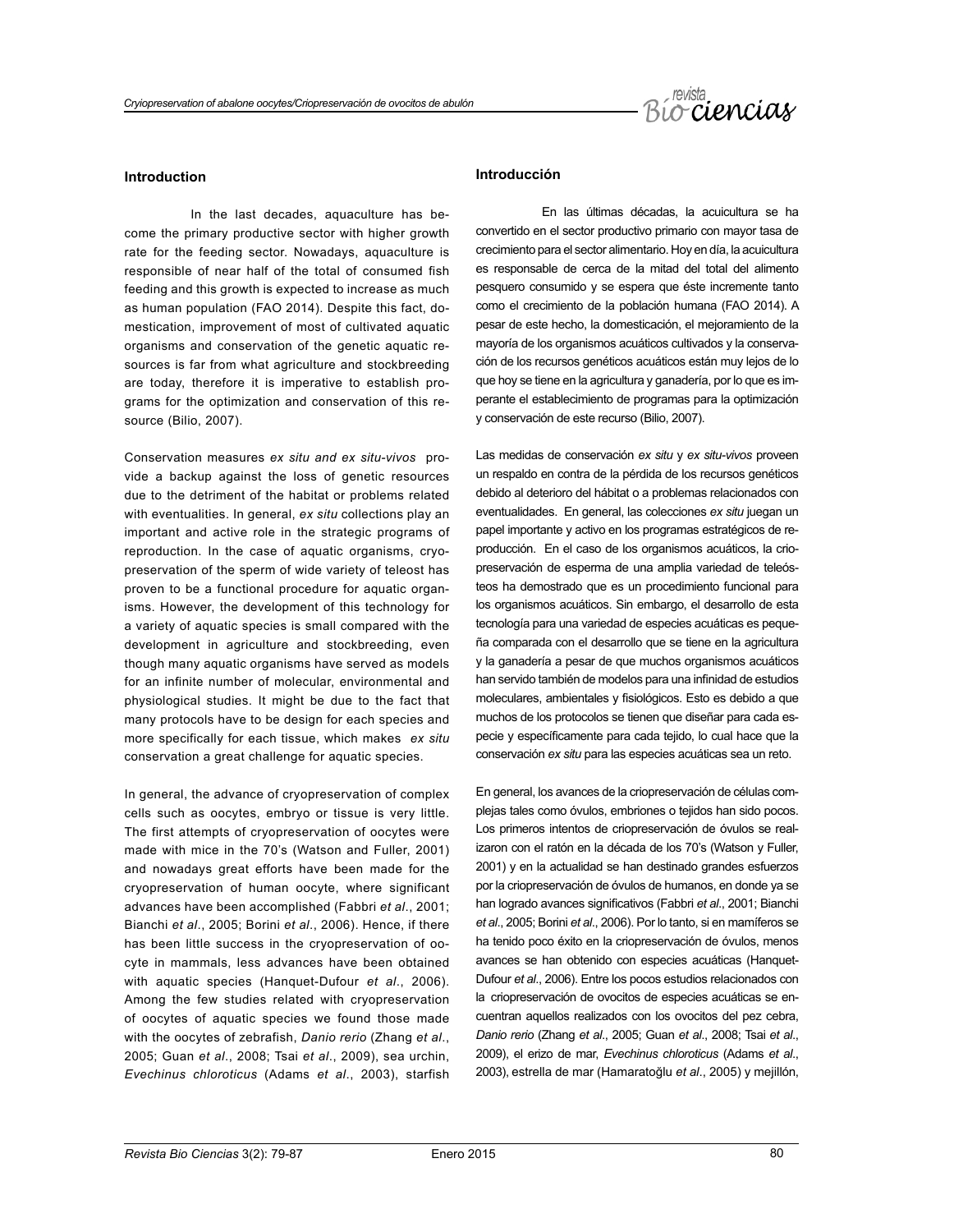

(Hamaratoğlu *et al*., 2005) and mussel, *Perna canaliculus* (Adams *et al*., 2009). All of them with consistently low levels of success. The only successful case registered so far is the cryopreservation of oocytes of Japanese oyster *Crassostrea gigas* (Tervit *et al*., 2005). These authors accomplished to produce 51 % of larvae for settlement from cryopreserved oocytes. In all mentioned cases, it is general that evaluation of success of cryopreservation is associated to variables such as structural integrity and cell viability. Many times, thawed oocytes seem viable but they cannot either be fertilized or produce normal embryos.

An aquaculture species of great importance in the world, especially for Mexico, is red abalone, *Haliotis rufescens.* Abalones are of the great economic interest all around the world since they are considered to be a gastronomic delight. The cost of abalone meat is very high due to its own biology, since its lifecycle is relatively long, it reaches a commercial size until 4 or 5 years of life. Mexico holds the fourth position worldwide in production, and Baja California is one of the states with major development in aquaculture, with an annual production of 29.6 tons of meat (Searcy-Bernal *et al*., 2010). Currently, wild capture fishery of abalone is restricted due to its high exploitation, being the wild stocks in risk of extinction; hence, there is a great interest to cryopreserve gametic cells. In 2005, cryopreservation of sperm of red abalone was reported (Salinas-Flores *et al*., 2005). However, up to date, there are no reports found on cryopreservation of oocytes or embryos of this important species. Despite the fact that in aquatic species very little success has been obtained by cryopreserving oocytes or embryos, it is imperative to begin research in this topic in order to evaluate cryodamage and determine optimum protocols of cryopreservation. Therefore, the objective of this paper is to report the results of the first attempts to cryopreserve oocytes of red abalone *Haliotis rufescens*.

#### **Materials and Methods**

#### **Obtaining of organisms and gametes**

Abalones were obtained from the Company Abulones Cultivados S. de R. L. de C. V. in the common land Eréndira, Baja California (31° 20", 116° 29") and were transported within plastic bags with oxygen in coolers to the Department of Aquacultre of the CICESE

*Perna canaliculus* (Adams *et al*., 2009). Todos ellos con resultados poco exitosos. El único caso exitoso registrado hasta el momento es la criopreservación de ovocitos del ostión japonés *Crassostrea gigas* (Tervit *et al*., 2005). Estos autores lograron producir 51 % de larvas para el asentamiento a partir de ovocitos criopreservados. En todos los casos mencionados generalmente la evaluación del éxito de la criopreservación se asocia a variables tales como la integridad estructural y viabilidad general de la célula. En muchas ocasiones los ovocitos descongelados parecen viables pero no pueden ser fertilizados o producen embriones anormales.

Una especie acuícola de gran importancia en el mundo y especialmente en México es el abulón rojo, *Haliotis rufescens*. Los abulones son de gran interés económico en todo el mundo porque se consideran una delicia gastronómica. El costo de la carne de abulón es muy alto por su misma biología, ya que su ciclo de vida es relativamente largo, alcanza la talla comercial hasta los 4 a 5 años de vida. México ocupa la cuarta posición mundial en producción, siendo Baja California uno de los estados con mayor desarrollo en acuacultura, con una producción anual de 29.6 toneladas de carne (Searcy-Bernal *et al*., 2010). Actualmente la captura silvestre de abulón se encuentra restringida por su alta explotación estando las poblaciones naturales en riesgo de extinción es por ello que actualmente existe un gran interés por criopreservar las células gaméticas. En 2005 se reportó la criopreservación del esperma del abulón rojo (Salinas-Flores *et al*., 2005). Sin embargo, hasta la fecha, no se encuentran reportes sobre la criopreservación de ovocitos o embriones de esta importante especie. A pesar de que en especies acuáticas se ha tenido poco éxito criopreservando ovocitos o embriones, es imperante empezar a realizar investigación en este tópico para empezar a evaluar el criodaño y poder determinar protocolos óptimos de criopreservación. Por lo tanto, el objetivo de este trabajo es reportar los resultados de los primeros intentos para criopreservar los ovocitos del abulón rojo *Haliotis rufescens.*

### **Materiales y Métodos**

#### **Obtención de organismos y gametos**

Los abulones se obtuvieron de la compañía Abulones Cultivados S. de R. L. de C. V. en el ejido Eréndira, Baja California (31° 20", 116° 29") y se transportaron dentro de bolsas plásticas con oxígeno en hieleras enfriadas al Departamento de Acuicultura del CICESE para la inducción al desove. Los organismos se mantuvieron en un sistema de recirculación con un volumen de 250 L en agua de mar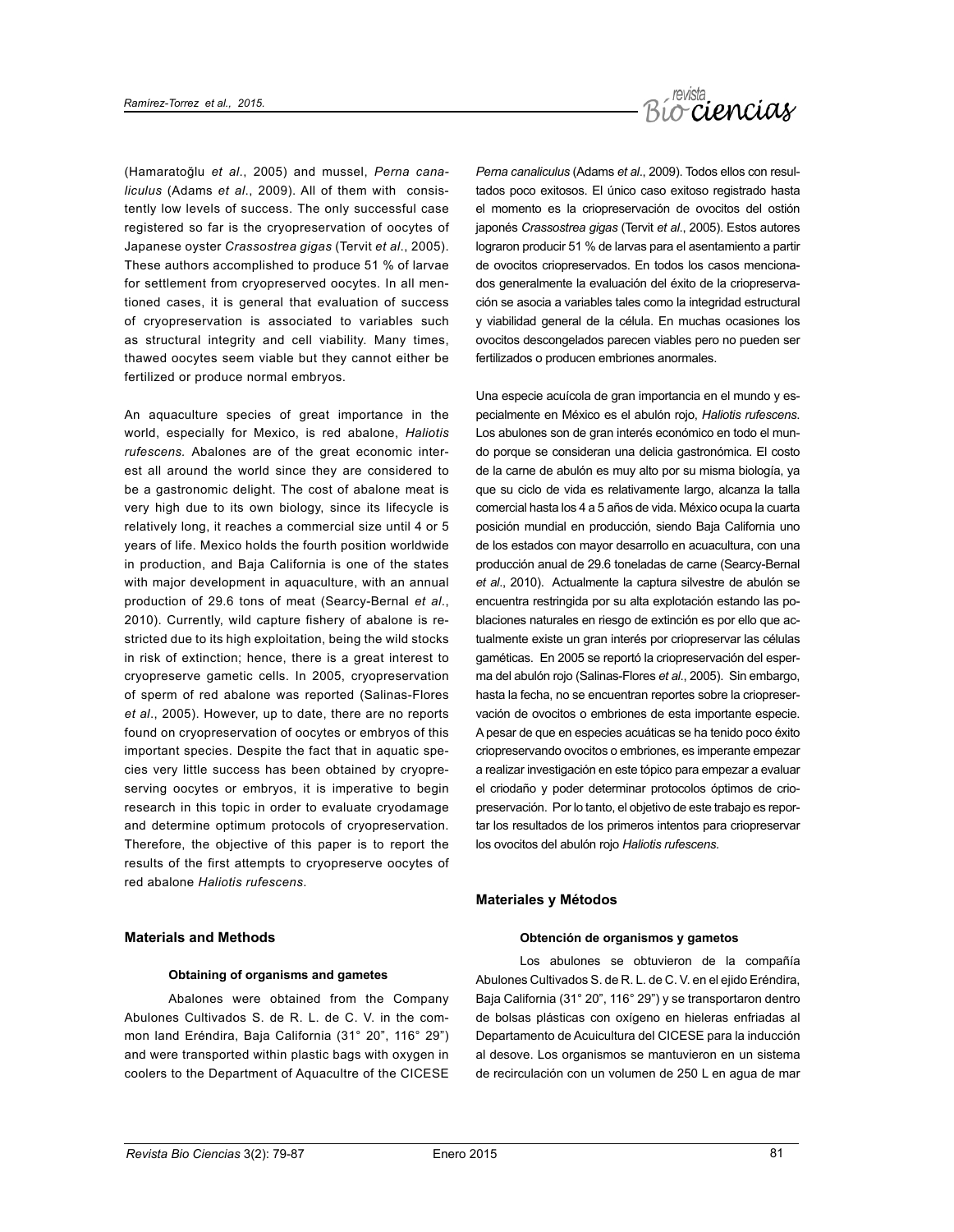

for the induction to spawning. Organisms were kept in a recirculation system with a volume of 250 L of natural sea water with salinity of de  $\sim$  35  $\pm$  2 ‰ and a temperature of  $\sim$ 15 ± 1 °C.

In the laboratory, mature males were identified by the yellowish color of their gonad and females by their green olive color (Fallu, 1991). Once the mature organisms were identified, three females and three males were chosen to induce them to liberation of gametes in accordance with the methodology described by Salinas-Flores *et al*., (2005). Abalones were placed in a plastic container with 3 L of filtered sea water (FSW). Liberation of gametes was induced by adding 2 M TRIS (Sigma Co. St. Louis Missouri) and incubating organisms for 15 min. Then, 0.66 mL per litter of hydrogen peroxide at 30 % were added (Clarkson Laboratory and Supplies, Chula Vista California USA) and gametes started to be released after approximately 2 to 3 hours of adding the hydrogen peroxide. Immediately, once the liberation of gametes started, organisms were rinsed with FSW and placed in individual containers that had ~50 mL of FSW for them to finish the liberation of gametes. Once the liberation of gametes finished, they were collected in tubes of 50 mL and kept in a refrigerator to ~5 °C until their utilization.

#### **Cryopreservation of oocytes of red abalone**

Oocytes were placed on a sieve of 70-um mesh screen and rinsed again with FSW and back to collect in sea water for their count. Oocytes were adjusted at a 2 x 10<sup>6</sup> cell/mL before being used in the different treatments.

Experiment 1: Cytotoxic effect of cryoprotectants. Trehalose (Sigma Co. St. Louis Missouri) was selected as non-penetrating cryoprotectant at two concentrations: 0.2 y 0.4 M. The addition of cryoprotectants was made in ten steps until 1:1 dilution was obtained. Once the oocytes were suspended in the different concentrations of the cryoprotectant, they were incubated by 10, 15 or 20 min. The cytotoxic effect of cryoprotectants in oocytes was evaluated at the ending of the different timings of incubation by means of fluorescein diacetate (FDA) staining at a final concentration of  $6 \times 10^{-6}$  M. Stock solution of FDA contained 1 mg of FDA per mL of acetone (Boender, 1984). Oocytes were stained by 10 min at 18 °C in the dark. Once stained, they were observed in an epifluorescence microscope (Nikon® Eclipse80i® Nikon Inc., Garden City, New York) equipped with a mercury lamp and an excitation filter at natural con una salinidad de  $\sim$  35 ± 2 ‰ y una temperatura de  $~15 + 1$  °C.

En el laboratorio, se identificaron a los machos maduros por el color amarillento de su gónada y a las hembras por el color verde olivo (Fallu, 1991). Una vez identificados los organismos maduros se escogieron tres hembras y tres machos para inducirlos a la liberación de gametos de acuerdo a la metodología descrita por Salinas-Flores *et al.,* (2005). Los abulones fueron colocados en un contenedor de plástico con 3 L de agua de mar filtrada (AMF). La liberación de gametos se indujo agregando 2 M de TRIS (Sigma Co. St. Louis Missouri) e incubando a los organismos por 15 min. Después se agregó 0.66 mL por litro de peróxido de hidrógeno al 30 % (Clarkson Laboratory and Supplies, Chula Vista California USA) y los gametos empezaron a ser liberados después de aproximadamente 2 a 3 horas de haber agregado el peróxido de hidrógeno. Inmediatamente, al empezar la liberación de gametos, los organismos fueron enjuagados con AMF y colocados en recipientes individuales que contenían ~50 mL de AMF para que terminaran de liberar los gametos. Una vez terminada la liberación de gametos, éstos fueron recolectados en tubos de 50 mL y mantenidos en un refrigerador a ~5 °C hasta su utilización.

#### **Criopreservación de ovocitos de abulón rojo**

Los ovocitos fueron colocados en un tamiz de 70 µm de luz de malla y enjuagados nuevamente con AMF y vueltos a recolectar en agua de mar para su conteo. Los ovocitos fueron ajustados a 2 x 10<sup>6</sup> células/mL antes de ser utilizados en los diferentes tratamientos.

Experimento 1: Efecto citotóxico de los crioprotectores. Se seleccionó trehalosa (Sigma Co. St. Louis Missouri) como crioprotector no penetrante a dos concentraciones: 0.2 y 0.4 M. La adición del crioprotector se realizó en diez pasos hasta obtener una dilución 1:1. Una vez que los ovocitos fueron suspendidos en las diferentes concentraciones del crioprotector, éstos se incubaron por 10, 15 ó 20 min. El efecto citotóxico de los crioprotectores en los ovocitos fue evaluado al terminar los diferentes tiempos de incubación mediante la tinción de diacetato de fluoresceína (FDA, por sus siglas en inglés) a una concentración final del 6 X 10<sup>-6</sup> M. La solución madre de FDA contenía 1 mg de FDA por mL de acetona (Boender, 1984). Los ovocitos fueron teñidos por 10 min a 18 °C en obscuridad. Una vez teñidos los ovocitos, se observaron en un microscopio de epi-fluorescencia (Nikon® Eclipse80i® Nikon Inc., Garden City, New York) equipado con una lámpara de mercurio y un filtro de excitación a los 450 nm para la fluorescencia verde. Las imágenes de los ovocitos fueron capturadas con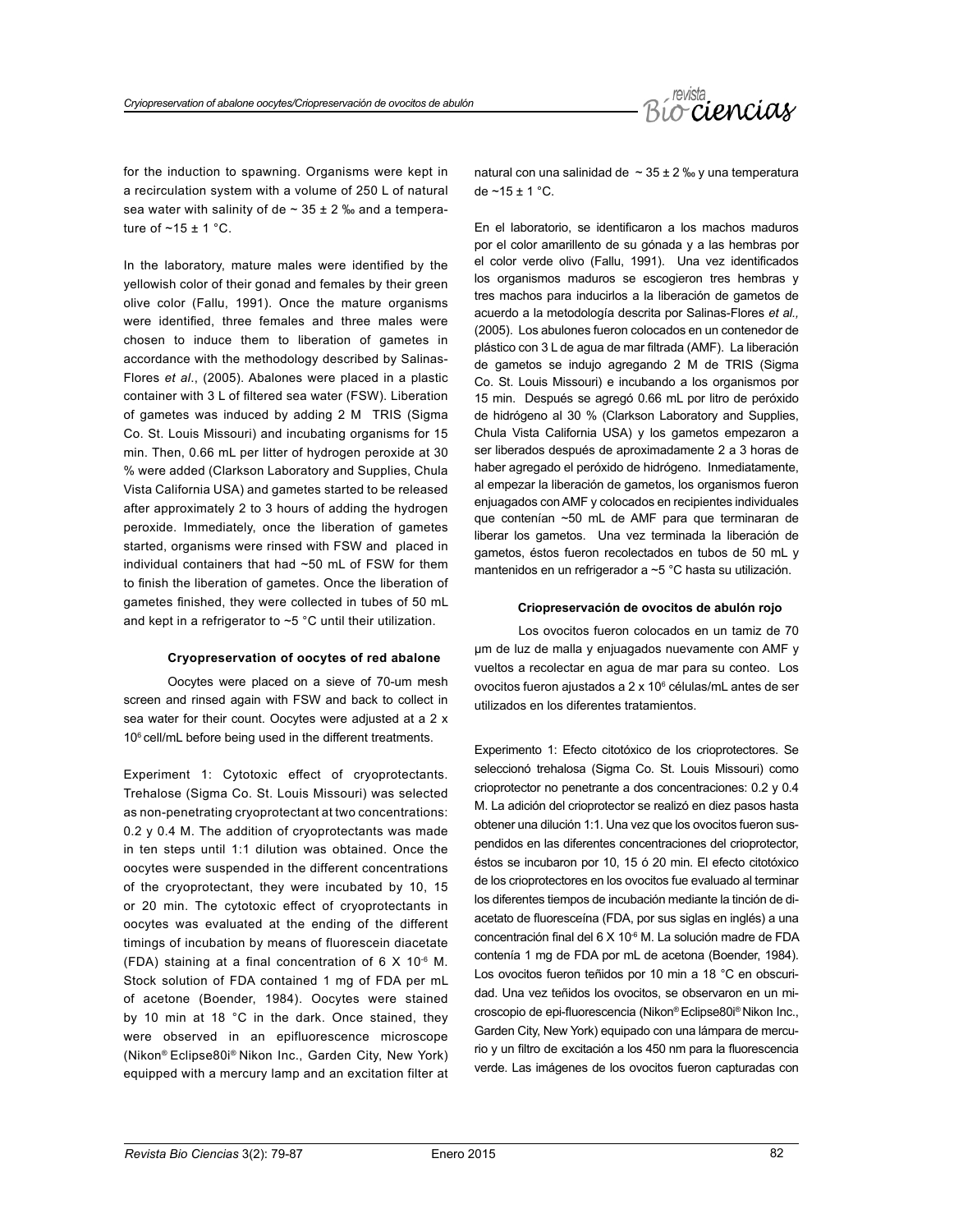

450 nm for green fluorescence. Images of oocytes were captures with a digital camera (Evolution® VF, Media Cybernetics) mounted in the microscope and assisted by the analysis package of images Image Pro® Plus V 5.1 (Media Cybernetics®) for Windows®. The capture of images was made at 200 ms (milliseconds) in all cases and the intensity of the fluorescence and changes in the size of the oocyte were used as parameters to determine viability of them. Counts of 50 cells per triplicate per organism were made. Treatments that kept fluorescence were considered as treatments that did not have any cytotoxic effect to oocytes. Oocytes kept in FSW in the same conditions as the experiment were used as control.

Experiment 2: Freezing of oocytes of red abalone. According to the results of cytotoxicity, the best cryoprotectant was chosen in order to freeze samples of oocytes. Oocytes were suspended in trehalose 0.4 M and incubated for 20 min according to the procedure described in the experiment 1, before being freezed in Pasteur pipettes of 0.5 mL. Final concentration of oocytes was of ~500,000 cells per pipette. Cryopreservation was made in a programmable freezer (PLANER plc®Kryo 560-16, UK) according to the methodology described by Borini *et al*., (2006), modified in the starting temperature and nucleation method. Starting freezing temperature was of 15 °C and in the first step temperature was lowed at a rate of 2 °C/min until it reached -8 °C. In this temperature, automatic nucleation was induced during 10 min. In the second step, temperature diminished at a rate of 0.3 °C/min until it reached the -30 °C. The final step was made at a congelation rate of 50 °C/min until it reached -150 °C. Finally, samples were placed in liquid nitrogen tanks until their posterior thawing. Five methods of thawing were used in order to determine the optimum procedure. The first consisted in keeping samples during 30 s at room temperature and then placed them in a water bath at 30 °C for 40 s. (Borini *et al.*, 2006). In the second method pipettes were submerged at 30 °C for 40 s. In the third, pipettes were submerged at 50 °C for 13 s; in the fourth at 60 °C for 10 s and in the fifth, at 70 °C for 13 and 9 s. After thawing, cells were observed in the microscope to determine the cryodamage caused by freezing, which consisted in observing physical changes of the cell such as disruption of the plasmatic membrane, shrinking or stretch of the cell.

Data analysis. A two way analysis of variance was performed in to determine the effect of concentrations of una cámara digital (Evolution® VF, Media Cybernetics) montada en el microscopio y asistida por la paquetería de análisis de imágenes, Image Pro® Plus V 5.1 (Media Cybernetics®) para Windows®. La captura de las imágenes se realizó a 200 ms (milisegundos) en todos los casos y la intensidad de la fluorescencia y los cambios en el tamaño del ovocito fueron utilizados como parámetros para determinar la viabilidad de los mismos. Se realizaron conteos de 50 células por triplicado por organismo. Los tratamientos que mantuvieron la fluorescencia, fueron considerados como los tratamientos que no ejercieron un efecto citotóxico a los ovocitos. Los ovocitos mantenidos en AMF en las mismas condiciones que el experimento fueron utilizados como control.

Experimento 2: Congelación de ovocitos de abulón rojo. De acuerdo a los resultados de citotoxicidad, se escogió el mejor crioprotector para congelar las muestras de ovocitos. Los ovocitos fueron suspendidos en trehalosa 0.4 M e incubados por 20 min de acuerdo al procedimiento descrito en experimento 1, antes de ser aspirados en pipetas Pasteur de 0.5 mL. La concentración final de ovocitos fue de ~500,000células por pipeta. La criopreservación se realizó en un congelador programable (PLANER plc®Kryo 560-16, UK) de acuerdo a la metodología descrita por Borini *et al*., (2006), modificada en la temperatura de inicio y el método de nucleación. La temperatura de criopreservación inicial fue de 15 °C y en el primer paso la temperatura se bajó a una tasa de 2 °C/min hasta alcanzar -8 °C. En esta temperatura se indujo la nucleación automática durante 10 min. En el segundo paso la temperatura se disminuyó a una tasa de 0.3°C/min hasta alcanzar los -30 °C. El último paso se realizó con una tasa de congelación de 50 °C/min hasta llegar a los -150 °C. Finalmente, las muestras se colocaron en tanques de nitrógeno líquido hasta su posterior descongelación. Cinco métodos de descongelación fueron utilizados para determinar el procedimiento óptimo. El primero consistió en mantener a las muestras durante 30 s a temperatura ambiente y luego colocarlas en un baño de agua a 30 °C por 40 s (Borini *et al.,* 2006). En el segundo método las pipetas se sumergieron en un baño de agua a 30 °C por 40 s. En el tercero las pipetas se sumergieron a 50 °C por 13 s; en el cuarto a 60 °C por 10 s y en el quinto a 70 °C durante 13 y 9 s. Después de la descongelación, las células se observaron al microscopio para determinar el criodaño causado por la congelación, el cual consistía en observar cambios físicos de la célula tales como disrupción de la membrana plasmática, encogimiento o alargamiento de la célula.

Análisis de los datos. Se realizó un análisis de varianza de dos vías para determinar el efecto de las concentraciones de la trehalosa (0.2 y 0.4 M) y los tiempos de incubación (10, 15 y 20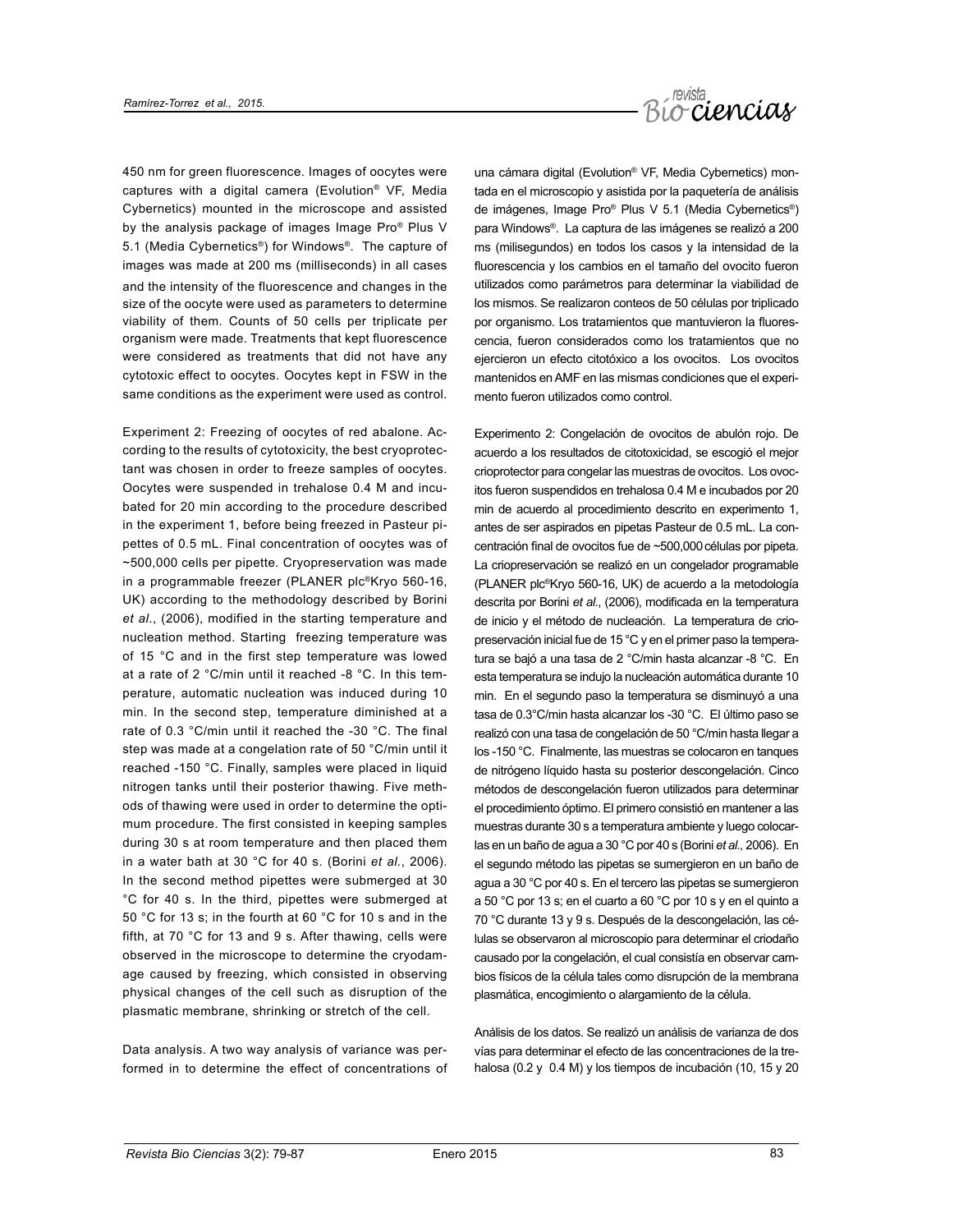

the trehalose (0.2 and 0.4 M) and the timings of incubation (10, 15 and 20 min). For the cryopreservation, a one way analysis of variance was performed to determine the effect of thawing rate in the viability of oocytes. A test of Tukey was used *a posteriori* to identify differences in among groups. A *p*<0.05 was chosen as significance level. Tests were performed with the statistical statistical software SAS for Windows (SAS Institute, Cary, North Carolina). Before the analysis, all percent data were were arcsine square-root transformed.

min). Para la criopreservación se realizó un análisis de una vía para determinar el efecto de la tasa de descongelación en la viabilidad de los ovocitos. Una prueba *a posteriori* de Tukey fue utilizada para identificar diferencias entre grupos. Una *p*<0.05 fue escogida como nivel de significancia. Las pruebas fueron realizadas con el paquete estadístico de SAS para Windows o (SAS Institute, Cary, North Carolina). Antes del análisis todos los datos porcentuales fueron transformados con la fórmula de arcoseno de la raíz cuadrada de la proporción.

### **Resultados y Discusión**

# **Results and Discussion**

Significant differences were found between cryoprotectant concentrations and incubation times ( $p$ <0.01). In control samples,  $99 \pm 1$  % of the oocytes was kept viable during the course of the assays. The best treatments were for oocytes incubated in 0.2 M Trehalose for 20 min. (96  $\pm$  1 % de viabilidad) and for oocytes incubated in 0.4 M Trehalose for 10 min. (98 ± 1 % de viabilidad). Nevertheless, there were not significant differences in the incubation time with 0.4 M trehalose (Figure 1). In cryopreservation there were no significant differences found in any of the treatments, (*p>*0.05). In all the thawing treatments cells were found damaged (Figure 2).

Se encontraron diferencias significativas entre las concentraciones del crioprotector y los tiempos de incubación (*p*<0.01). En muestras control el 99 ± 1 % de los ovocitos se mantuvo viable en el transcurso de los ensayos. Los mejores tratamientos fueron para los ovocitos incubados por 20 min. en 0.2 M de trehalosa (96 ± 1 % de viabilidad) y para los ovocitos incubados por 10 min en 0.4 M de trehalosa (98  $\pm$  1 % de viabilidad). Sin embargo, no hubo diferencias significativas en el tiempo de incubación con 0.4 M Trehalosa (Figura 1). En la criopreservación no se encontraron diferencias significativas en ninguno de los tratamientos (*p>*0.05). En todos los tratamientos de descongelación las células se encontraron dañadas (Figura 2).



**Figure 1. Percentage of viability of red abalone oocytes** *Haliotis rufescens***, after being incubated for 10, 15 or 20 min in Trehalose 0.2 and 0.4 M. T, trehalose; Ctrl, control. Letters in each bar indicate significant differences between the treatments.**

**Figura 1. Porcentaje de viabilidad de ovocitos del abulón rojo,** *Haliotis rufescens,* **después de haber sido incubados por 10, 15 o 20 min en Trehalosa 0.2 y 0.4 M. T, trehalosa; Ctrl, control. Las letras en cada barra indican diferencias significativas entre los tratamientos.**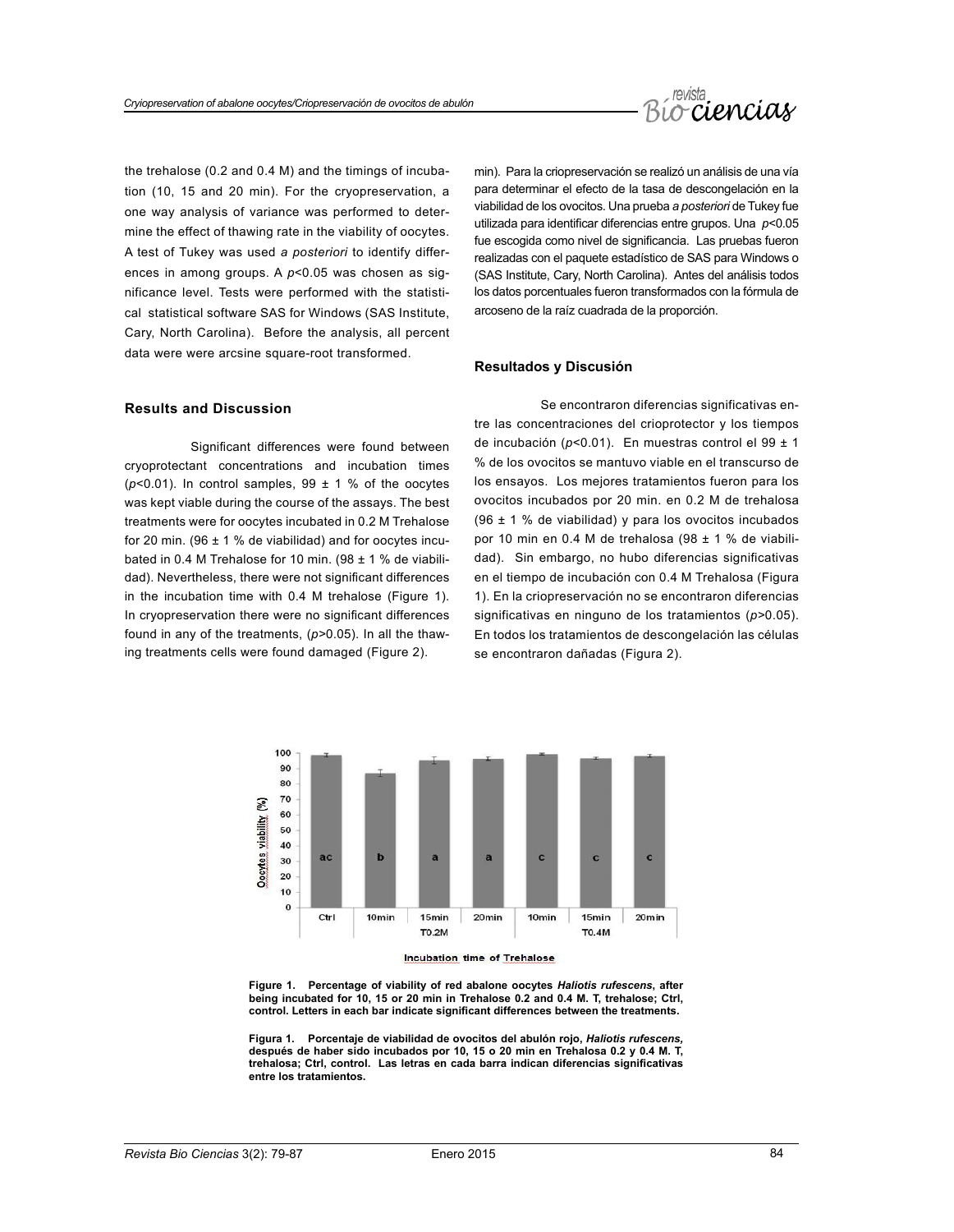



**Figure 2. Thawed abalone oocytes. E1, oocyte with cytoplasmic membrane intact but with malformation of cytoplasm. E2, same oocyte (E1) stained with FDA showing no viability due to the loss of fluorescence especially in the left part of the oocyte where malformation or loss of cytoplasm in E1 can be observed; F1 completely damaged oocyte; F2 same oocyte F1 stained with FDA showing no viability with null fluorescence**

**Figura 2. Ovocitos de abulón descongelados. E1, ovocito con membrana citoplasmática intacta pero con malformación del citoplasma; E2, El mismo ovocito (E1) teñido con FDA mostrando no viabilidad debido a la pérdida de fluorescencia sobre todo en la parte izquierda del ovocito donde se observa la malformación o pérdida del citoplasma en E1; F1 ovocito dañado totalmente; F2 el mismo ovocito de F1 teñido con FDA mostrando no viabilidad con fluorescencia nula.**

One of the main challenges in cryopreservation of oocytes in aquatic species is the ability of dehydrating the cell, whether it is using a cryoprotectant that penetrates the plasmatic membrane of the oocyte such as DMSO or alcohols such as methanol or glycerol or by increasing the osmotic pressure of the solution where oocytes are found with sugars such as glucose and theralose so that water can displace from the cell. According to investigations made in oocytes and embryos of fishes, it has been found that one of the main barriers that impede their cryopreservation is the chorion, due to few or null permeability of this structure to cryoprotectants (Hagedorn and Kleinhans, 2011). Abalone oocytes are covered with a rigid glycoprotein vitelline envelope of approximately 1 µm of thickness (Vacquier *et al*., 1990), which according to research for oocytes of small abalone *Haliotis diversicolor diversicolor,* it has been proven that the DMSO can penetrate, although very slowly, but other cryoprotectants such as glycerol cannot penetrate it (Lin *et al*., 1992; Uno de los principales retos en la criopreservación de ovocitos de especies acuáticas es el poder deshidratar la célula, ya sea utilizando un crioprotector que penetre la membrana plasmática del ovocito tal como el DMSO o alcoholes como el metanol o glicerol o incrementando la presión osmótica de la solución donde se encuentran los ovocitos con azúcares tales como glucosa o trehalosa para que el agua pueda desplazarse fuera de la célula. De acuerdo a las investigaciones realizadas en ovocitos y embriones de peces se ha encontrado que una de las principales barreras que impiden su criopreservación es el corion, debido a la poca o nula permeabilidad de esta estructura a los crioprotectores (Hagedorn y Kleinhans, 2011). Los ovocitos de abulón se encuentran envueltos en una capa vitelina glicoproteíca rígida de aproximadamente 1 µm de espesor (Vacquier *et al*., 1990) que de acuerdo a investigaciones realizadas para ovocitos del abulón pequeño *Haliotis diversicolor diversicolor* se ha demostrado que el DMSO puede penetrar, aunque muy lentamente, pero otros crioprotectores tales como el glicerol no lo pueden hacer (Lin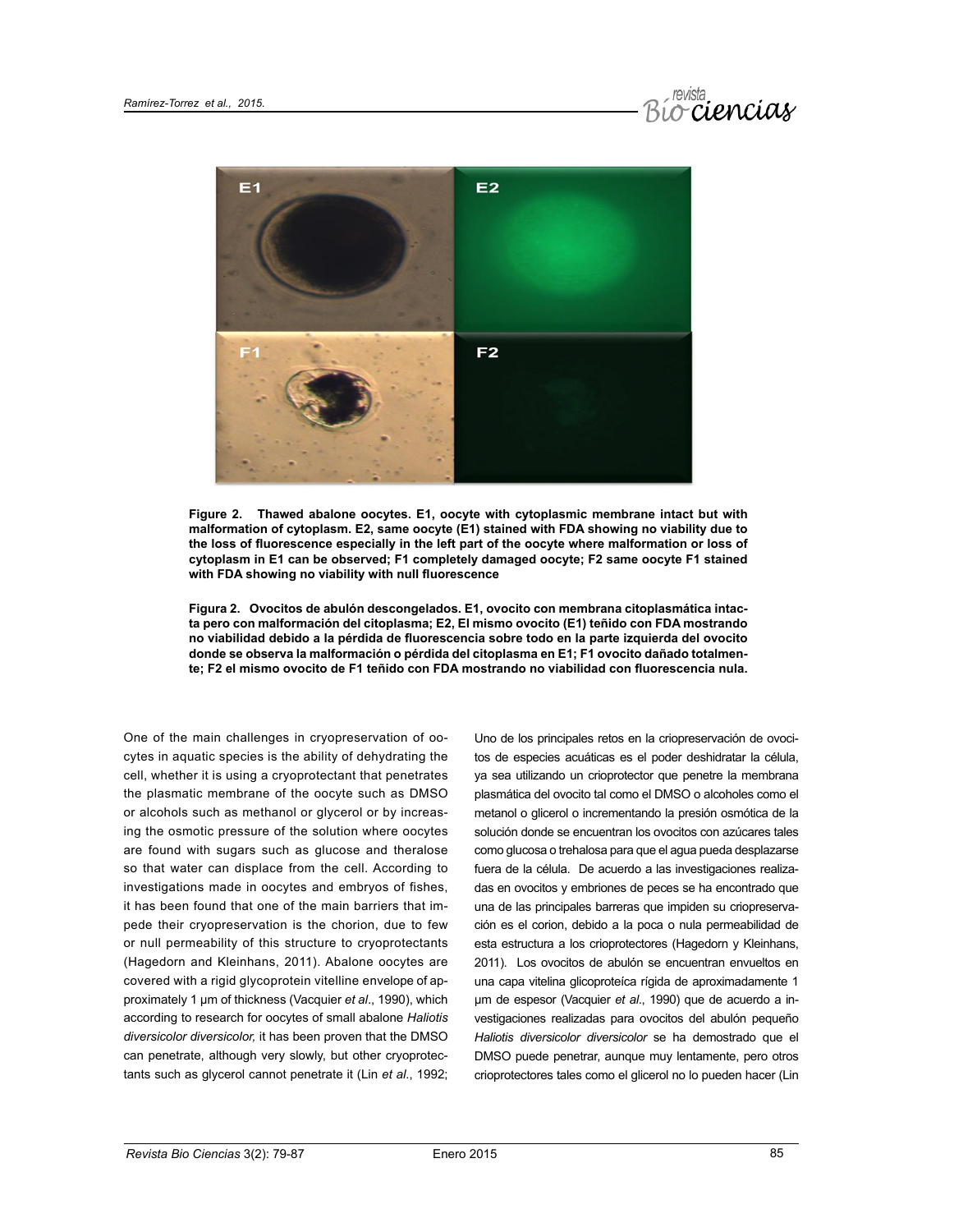

Lin and Chao, 2011). In our research, we decided to use a non-penetrative cryoprotectant since in preliminary experiments using DMSO or glycerol, results were not successful. The objective was to use trehalose to dehydrate oocytes. One of the forms to observe if dehydration is working, is by measuring turgidity of the cell and the changes in the size of the cell, or by checking the osmotic behavior in equilibrium. Reports for small abalone indicate that osmotic behavior in equilibrium is much higher than the one calculated for mammals and plants (Lin and Chao, 2011).

In our research we used FDA and observations in the microscope to detect some change in the cell that would indicate its dehydration. According to the results found in the cytotoxicity experiment, significant differences were found in the treatments. Nevertheless, viability percentages were higher to 90 % in most of the cases, which can be considered as very similar percentages to those found in viabilities of oocytes that did not have any treatment. In addition, no changes in turgidity of oocytes compared to the control that indicated they were dehydrated. This helps us conclude that oocytes were not dehydrated and that trehalose concentrations used in this experiment were not effective to cryopreserve or to cause a toxic effect in the cells.

Thus, by not accomplishing dehydration in abalone oocytes, they kept water inside the cell. Therefore cells that kept a great amount of water within and are frozen with such a slow freezing rate as the one used in this work, allow formation of a great amount of intracellular ice that destroyed oocytes. Hence, we can conclude that to reach cryopreservation of red abalone oocytes, it is necessary first, to find a method to dehydrate the cells or make cryoprotectants penetrate in them. In this case, studies in the physical-chemical and biochemical area of vitelline envelope interaction of the abalone oocyte and the cryoprotectants would be of great importance to find the best method for penetration of cryoprotectants.

#### **Acknowledgements**

Funding for this research was provided by SEP-CONCACyT 2007 grant number CB-2007-01BC, Project No. 083764. We thank Abulones cultivados S.A. de C.V. for providing organisms for the realization of this project and CONCACyT for providing a postgraduate scholarship to the first author.

*et al*., 1992; Lin y Chao, 2011). En nuestro estudio se decidió utilizar un crioprotector no penetrante debido a que en experimentos preliminares utilizando DMSO o glicerol no se tuvieron resultados exitosos. El objetivo era utilizar trehalosa para deshidratar los ovocitos. Uno de las formas de observar si la deshidratación está funcionando es el medir turgencia de la célula y los cambios en el tamaño de la célula o revisando el comportamiento osmótico en equilibrio. Reportes para el abulón pequeño indican que el comportamiento osmótico en equilibrio es mucho mayor que el calculado para mamíferos y plantas (Lin y Chao, 2011).

En nuestro estudio utilizamos FDA y observaciones al microscopio para detectar algún cambio en la célula que nos indicara su deshidratación. De acuerdo a los resultados encontrados en el experimento de citotoxicidad se tuvieron diferencias significativas en los tratamientos. Sin embargo, los porcentajes de viabilidad fueron mayores al 90% en la mayoría de los casos, los cuales se pueden considerar porcentajes muy parecidos a los encontrados en viabilidades de ovocitos sin haber tenido ningún tratamiento. Igualmente, no se observaron cambios en la turgencia de los ovocitos comparados con el control que indicaran que estaban deshidratados. Esto nos lleva a concluir que los ovocitos no fueron deshidratados y que las concentraciones de trehalosa utilizadas en este experimento no fueron efectivas a tal grado que no causaron ningún efecto tóxico a las células.

De esta manera, al no conseguir una deshidratación de los ovocitos de abulón, estos mantuvieron toda el agua dentro de la célula. Las células que mantienen una gran cantidad de agua dentro de ellas y son congeladas con una tasa de congelación tan lenta como la utilizada en este trabajo permite la formación de una gran cantidad de hielo intracelular que destruyeron a los ovocitos. Por lo tanto, podemos concluir que para poder llegar a criopreservar los ovocitos de abulón rojo es necesario, primeramente, encontrar un método para poder deshidratar a las células o hacer que los crioprotectantes penetren en ellas. En este caso, estudios en el área de la físico-química y bioquímica de la interacción de la capa vitelina del ovocito del abulón y los crioprotectores serían de gran importancia para encontrar el mejor método para la penetración de los crioprotectores.

#### **Agradecimientos**

Este trabajo fue realizado con fondos de la convocatoria de investigación ciencia básica SEP-CONACyT 2007 Convocatoria CB-2007-01BC, Proyecto No. 083764. Agradecemos a Abulones cultivados S.A. de C.V. por proporcionar los organismos para la realización de este proyecto y a CONACyT por proporcionar una beca de maestría al primer autor.